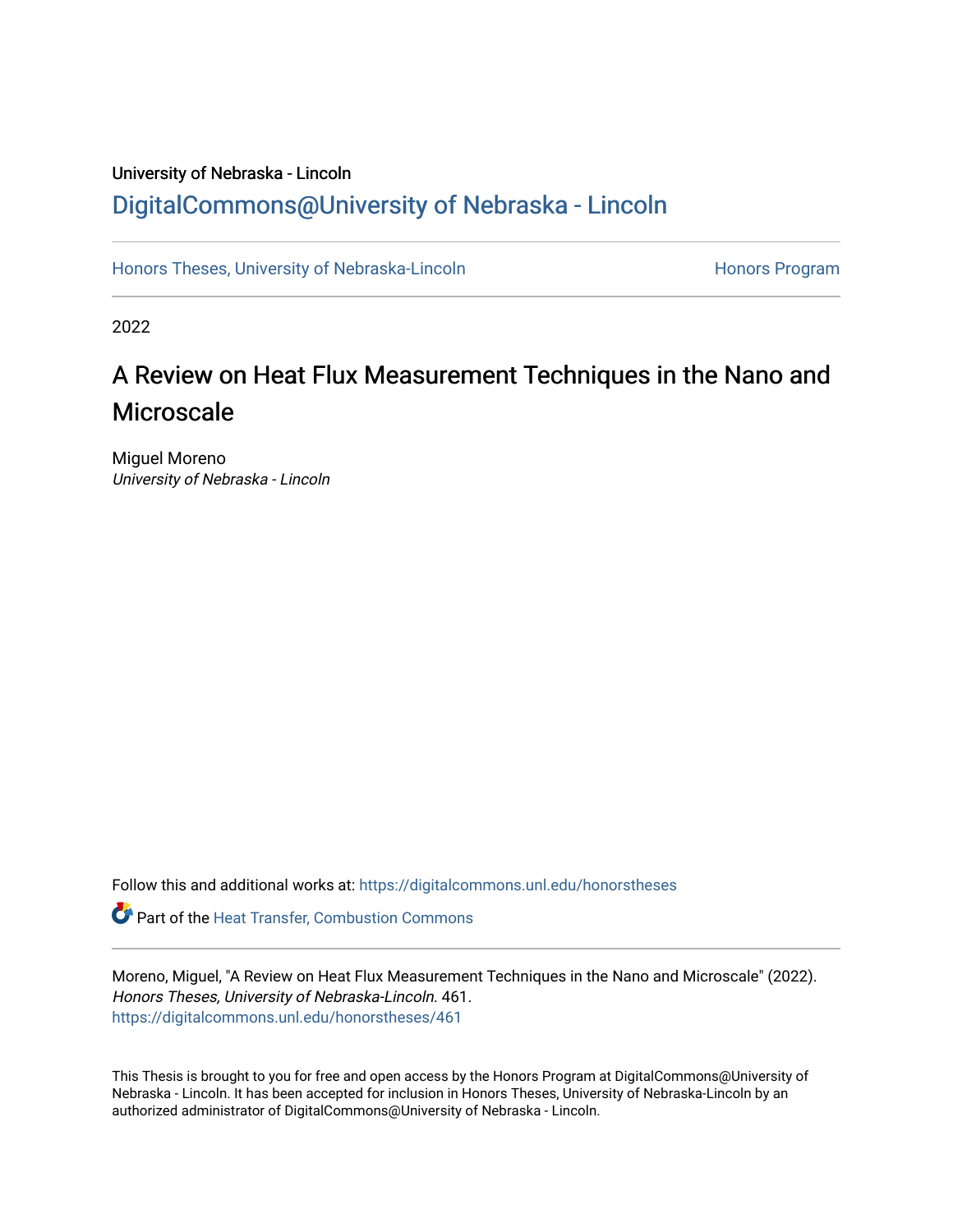**A Review on Heat Flux Measurement Techniques in the Nano and Microscale**

**An Undergraduate Honors Thesis Submitted in Partial Fulfillment of the University Honors Program Requirements University of Nebraska- Lincoln**

> **By Miguel A. Moreno T., BS Mechanical & Materials Engineering College of Engineering**

> > **March 14, 2022**

**Faculty Mentor:**

**Dr. Mohammad Ghashami, Ph. D**

**Nebraska Nanoscale Energy Engineering Lab**

**Department of Mechanical & Materials Engineering**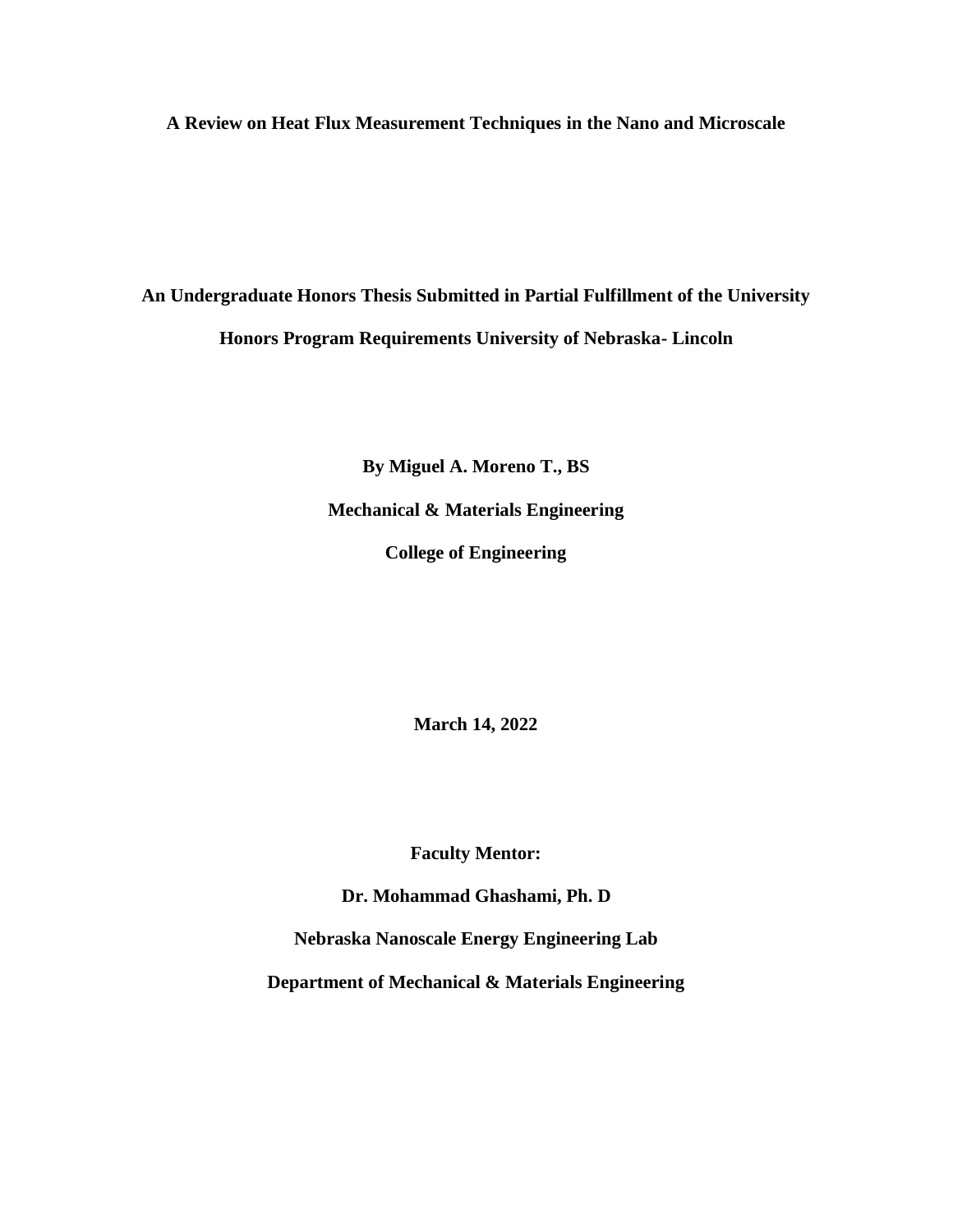# **Abstract**

Heat Flux measurements represent an important step in obtaining an accurate heat transfer profile in many engineering problems. Sensors capable of measuring this quantity have been around for decades, however, the increasing focus in nano and microscale applications in the industry and academia demands more accurate and smaller devices. This paper reviews some of the methods used to develop heat flux meters targeted to nano and microscale, as well as some calibration processes for the same. A combination of Luminescence and non-luminescence methods for direct and indirect measurement of heat flux will be discussed. A glimpse of what the future of this technology could look like will also be explored in the form of biomolecular-based thermometry.

**Key concepts:** Heat flux sensor, temperature gradient, direct measurement, thermoelectricity, microfabrication, luminescence, nanoscale, temperature measurements.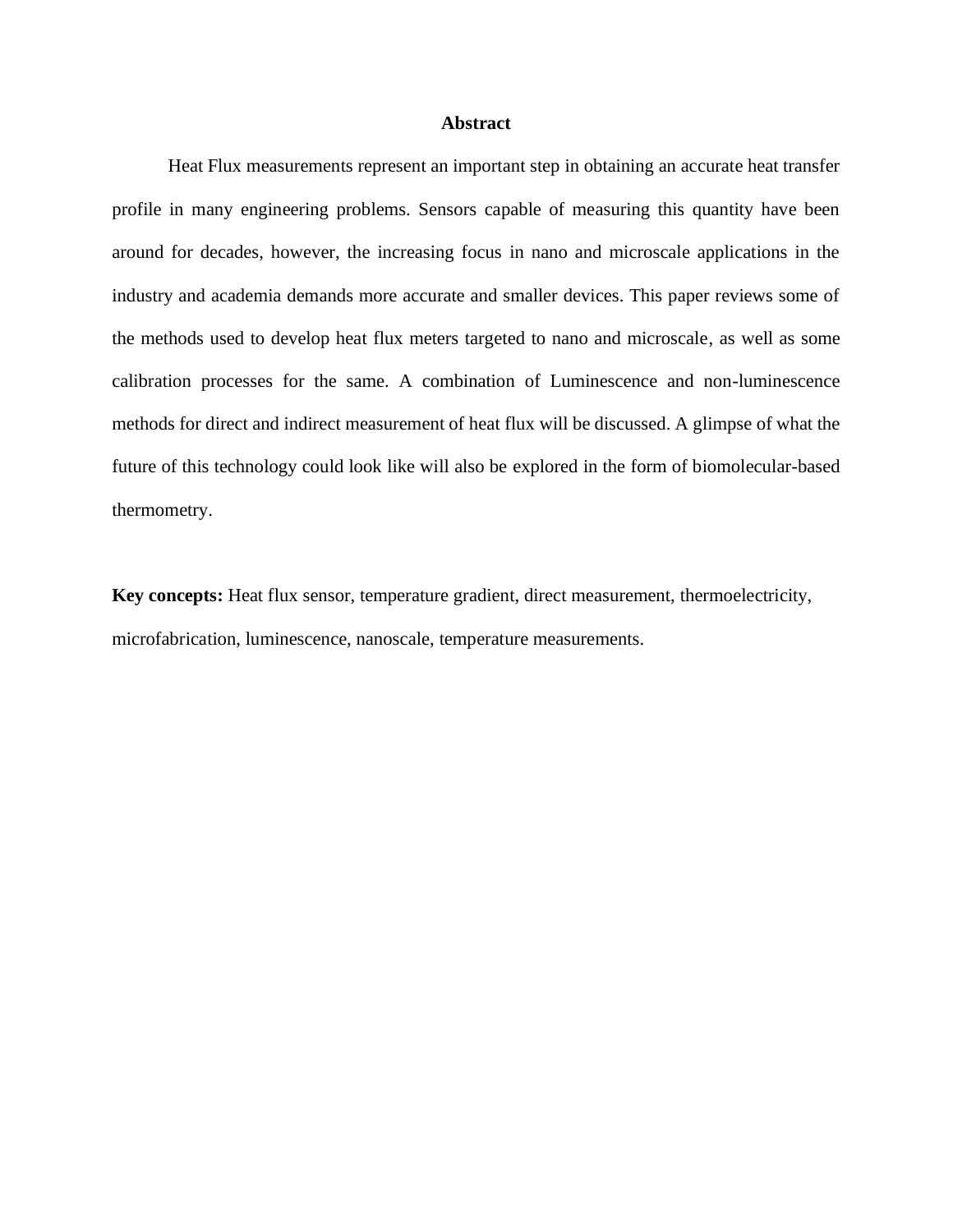### **1. Introduction**

Heat transfer can be defined as the transit of thermal energy due to a temperature gradient and it is an important physical process to consider in many engineering applications [1]. Most of the time, measuring the rate of heat transfer per unit area, or heat flux, through the desired body is the preferred way to describe heat transfer. In the industry and academia, heat flux measurement is usually performed by measuring the temperature at two given points along the temperature gradient. Since heat flux and temperature are complementary thermal measurements [2], heat flux can then be calculated using the measurements and concepts like the thermoelectric effect. This is known as an indirect measurement of heat flux.

However, a more accurate and reliable method is to directly measure the point temperatures and the heat flux with one single device called a heat flux meter (HFM). The Seebeck thermoelectric effect (refer to section 2.1. for further information), for example, is one of the concepts used to directly measurement of heat flux [3]. Overall, many methods have been developed to measure this vector and the selection depends on specifications like the application, spatial scale, and materials. Azar, K.,[2] in his book "Thermal Measurement in Electronic Cooling" summarizes the most popular methods to measure heat flux as well as some possible applications. In general, these sensors can be categorized based on their targeted measurement. These can be the rate of change of temperature of a thermal capacitance, temperature gradient, differential temperature, and power dissipation in relationship with heat transfer [2].

Independent of the method used, a calibration for the HFM must be performed. There are two calibrations widely used in the industry and academia. The first one involves the application of uniform heat flux between two plates of known thickness and thermal conductivity at different temperatures, with the HFM located in the middle. Based on the temperature drop and the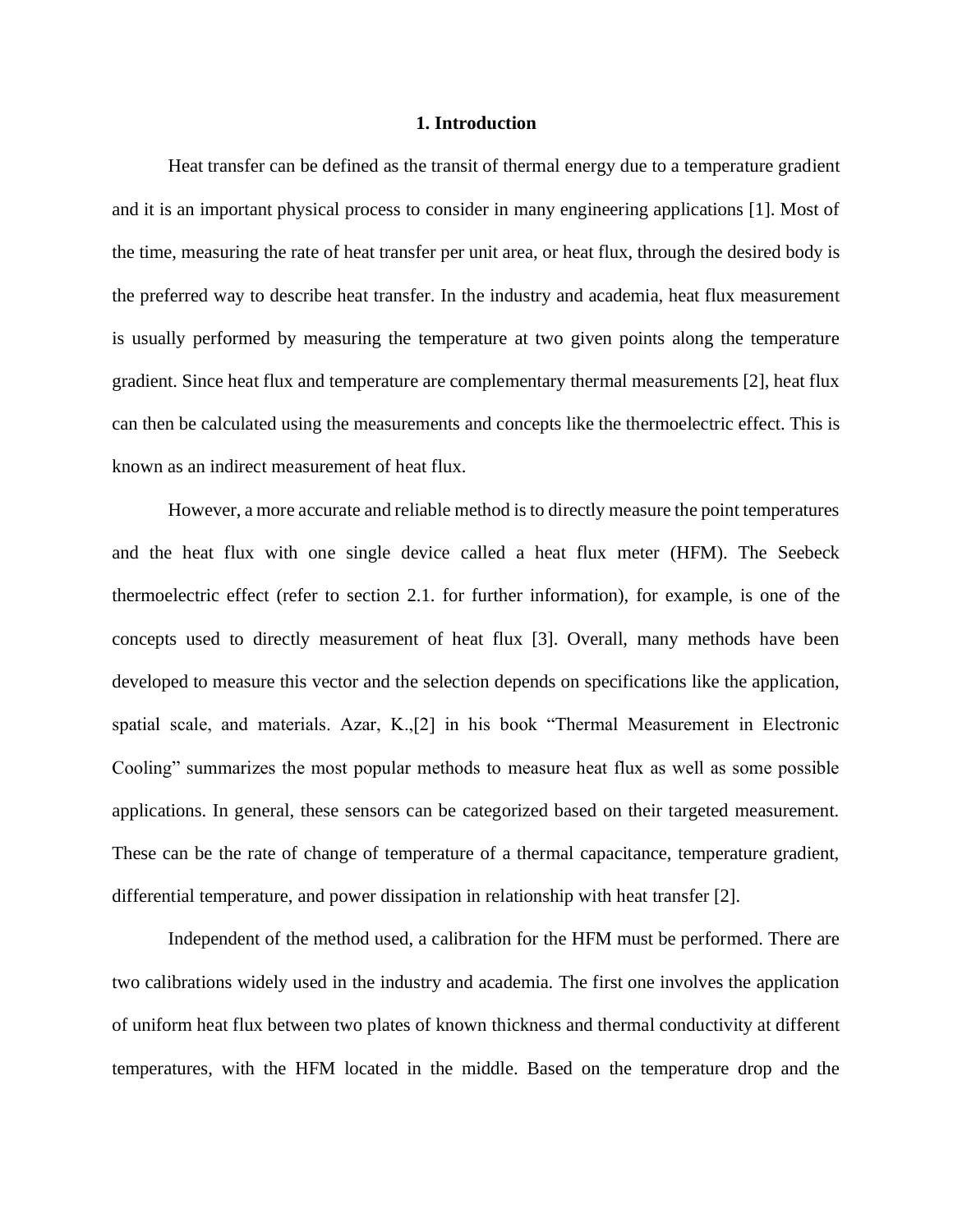parameters of the plates, the heat flux can be calculated [4]. The second one requires the use of a two-sided guarded hot plate and the null detection technique to calculate the applied heat flux. The plate's temperature is adjusted to achieve zero heat flow through the HFM. The heat flux can then be calculated based on the change in power of the heating plate and the active area [4]. The development of better calibration techniques has been in high demand in the last decades. An increase in applications in the nano and microscale yield more complex and increasingly smaller HFM, contributing to this need.

This paper focuses on some of the methods that can be used to measure heat flux in the nano and microscale. When the measuring scale is comparable or even smaller than the mean free path of the energy carriers (like phonons and electrons), the assumptions of continuum and thermodynamic equilibrium are no longer reliable [5]. Sensors relying on these assumptions would be no longer useful, creating the need for adapting classical methods or developing new ones. Hence, state-of-the-art devices designed for nano and microscale thermometry and some new calibration methods will be reviewed.

#### **2. Luminescence Methods**

Heat flux measurement methods for nano and microscale can generally be divided into two distinctive categories: luminescent and non-luminescent [5]. Luminescence is essentially the refraction and reflection of light caused by the movement of electrons from one energy level to another [6]. Excess energy is irradiated in the form of electromagnetic radiation in the ultraviolet, visible, and near-infrared spectral range. When the temperature of a material increases, the intensity of luminescence can decrease in a process called quenching. Devices specially fabricated to measure this change in luminescence can then correlate it to the change in temperature experienced by the material. In this section, two luminescent methods will be reviewed. The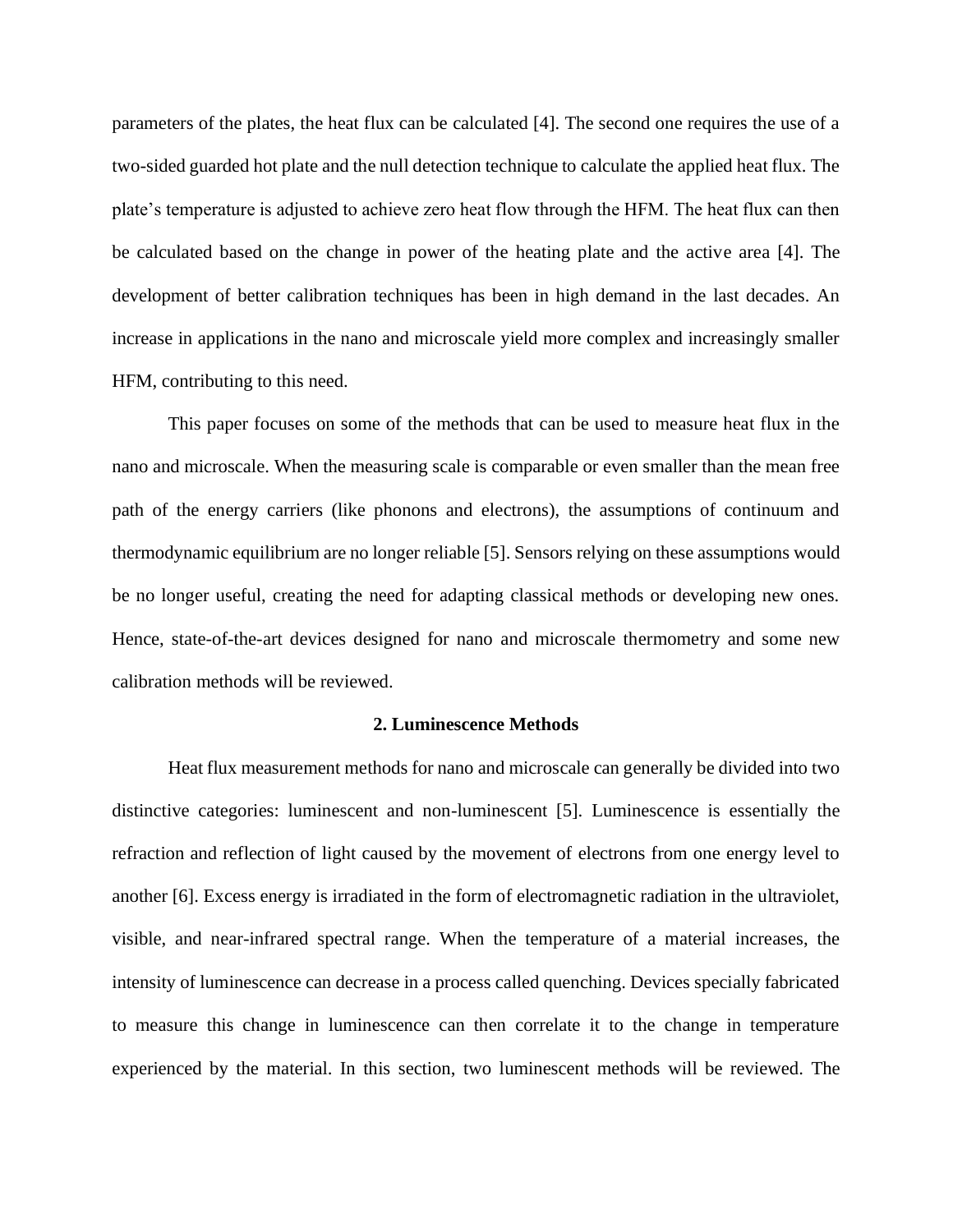selection of these specific methods exposed here depended on their popularity and/or novelty. Section 3 reviews three non-luminescence methods that were chosen based on the same parameters.

# **2.1. Quantum Dots**

Semiconductor particles such as quantum dots (QDs) have been an object of interest for thermal measurements in the nanoscale due to their temperature-dependent luminescence in form of photon emission (photoluminescence) [6]. Depending on parameters like composition, these QD-based thermometers can be tuned for a specific range of light emissions and applications. For example, Khan et al. [7] proposed a nano-thermometer based on fluorescent carbon quantum dots (CDs) to monitor the temperature of living systems comprised of cells. The CDs are developed using a hydrothermal synthesis process on a solution made out of L-cysteine, trisodium citrate, and water. Figure 1 shows a visual representation of the fabrication process as well as an image of the CDs from transmission electron microscopy (TEM) used for surface characterization.



**Figure 1. Fabrication process of CDs via hydrothermal synthesis (left) and TEM image of CDs (right) [7].**

The two important factors that determine whether a CD-based solution, like the one being described, are photoluminescence (PL) intensity and lifetime. To investigate how the PL intensity changes with temperature, the solution was subjected to an increase in temperature from 25 to 70˚C. It was found that the PL intensity decreases linearly with temperature while keeping the same wavelength for emission. In a similar fashion, PL lifetime was found to linearly decrease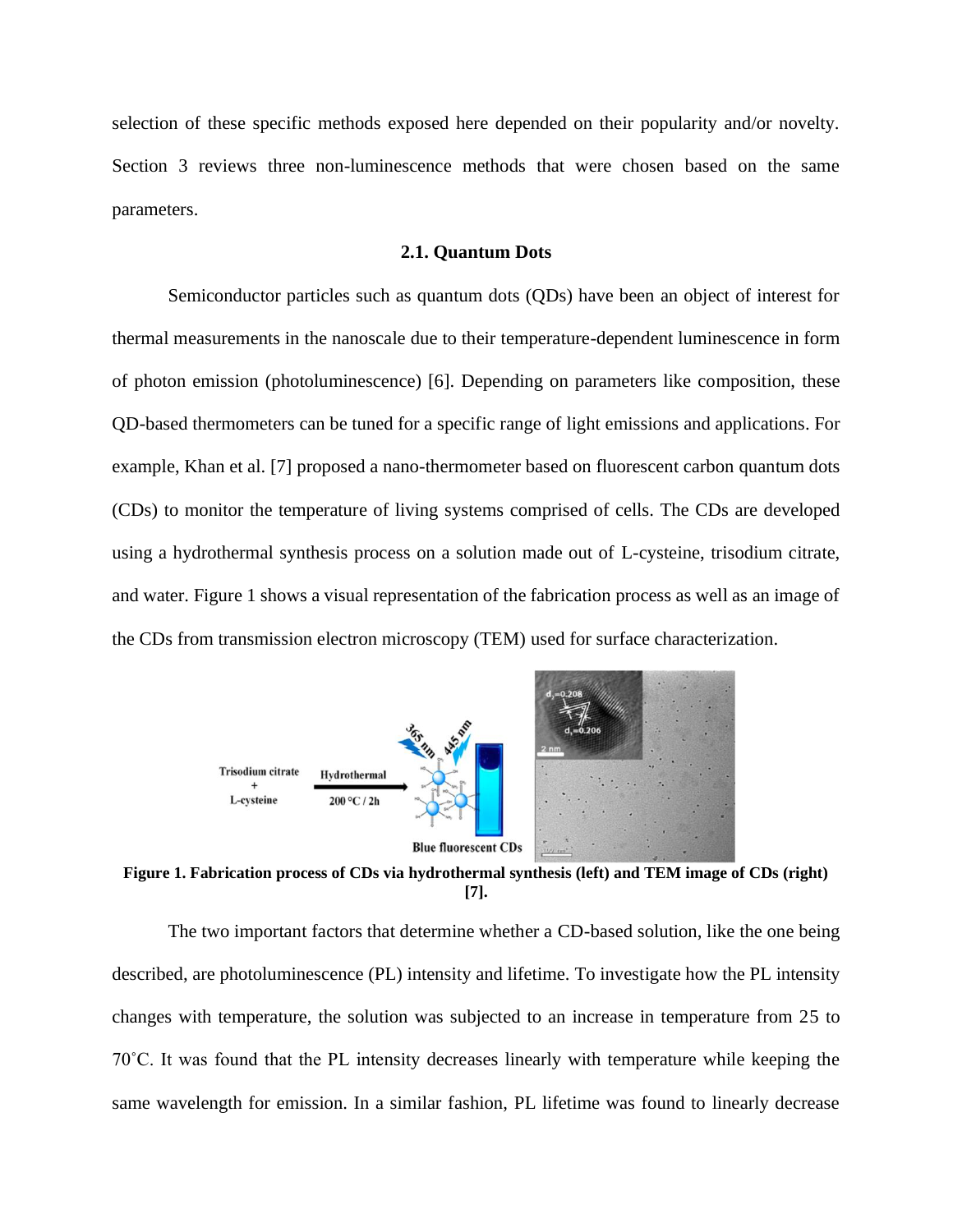with increasing temperature as well. This linearity is desired for the calibration, stability, and repeatability of the system. To test the thermometer capabilities of this method, incubated T-ca. cancer cells were merged with the solution. Cell behavior remained healthy discarding possible toxicity from the CDs. Upon excitation from a light source with a 420-480 nm wavelength, the cells display blue coloration which, as the temperature decreases, becomes lighter and lighter. Thus, the temperature can be recorded based on the PL intensity and half-life of the light emitted by the cell-CDs solution.

Liu et al. [8] also reported the use of a QD-based nano-thermometer, this time using dualemission colloidal QDs, which exhibit two emission peaks in the near-infrared range. The fabrication of the PbS/CdS/CdSe core/barrier/shell QDs used started with the synthesis of bare PbS QDs using the organic compound oleylamine (OLA) as a ligand on PbCl<sub>2</sub> and purged with an influx of N2. The cation exchange process was then used to synthesize CdS with the PbS QDs. The resulting QDs were scattered in toluene. Lastly, CdSe was synthesized with the PbS/CdS QDs and, again, dispersed in toluene to later be mixed with poly (methyl methacrylate) (PMMA) to form a film with a concentration of  $1 \mu M$ . Because of its composition and shell-core structure, the film with QDs emits at two distinctive peaks which are around 670 and 910 nm. Upon thermal excitation, the peaks remain constant in the range of 100 to 300 K, while the PL intensity linearly increases with decreasing temperature. Having two emission peaks that behave linearly with temperature decreases the chances of errors in the system that could come from the refractive index of the surroundings, for example. Thus, dual-emission colloidal QDs offer improvements compared to single-emission methods, and make this technology more reliable and repeatable for heat flux measurements.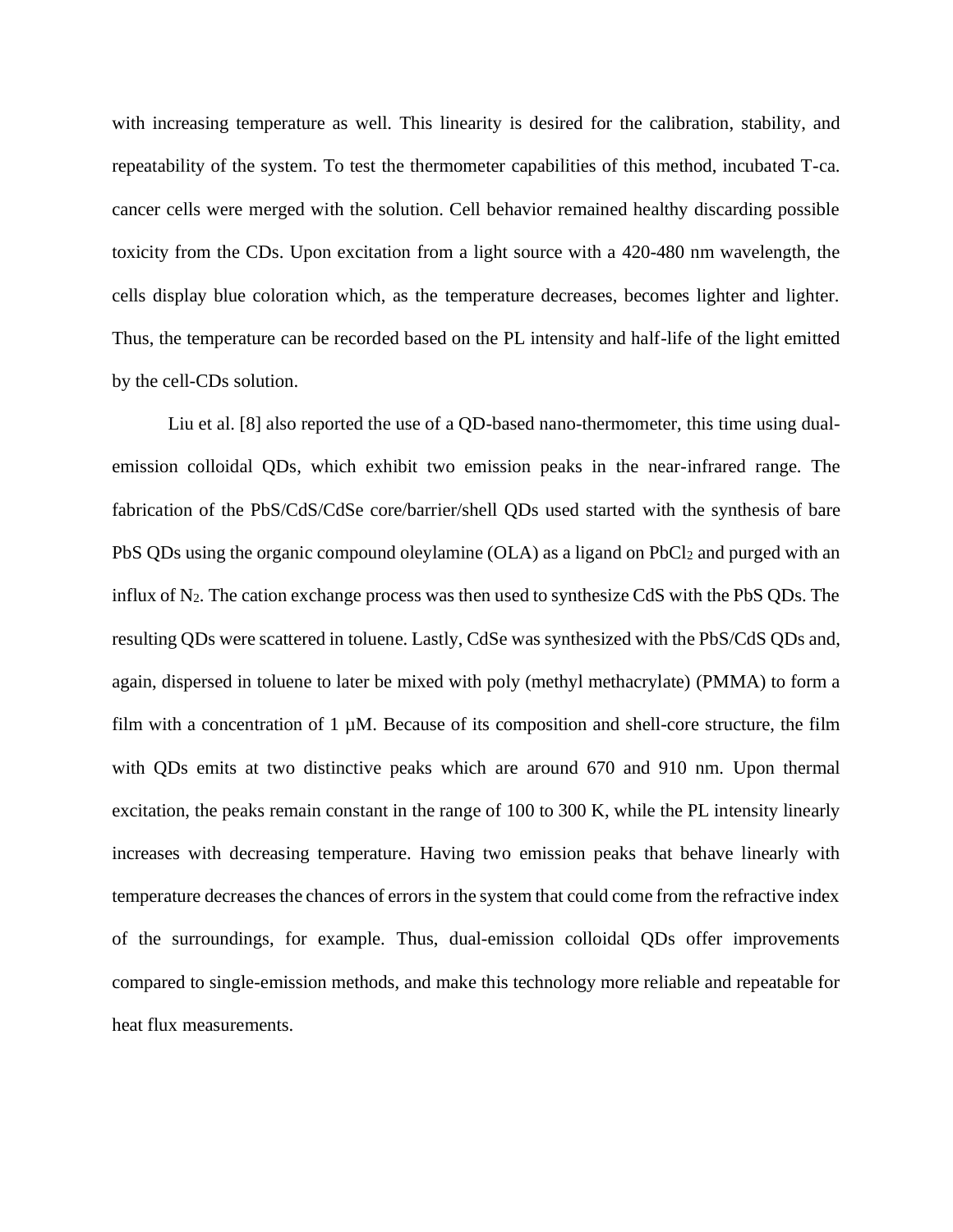# **2.2. Organic Dyes**

The main characteristic of an organic dye is that in response to a temperature change, their fluorescence intensity, fluorescence lifetime, and emission wavelength change as well. Specifically, temperature and fluorescence intensity are inversely proportional [9]. Many different organic dyes have been developed and it is currently a widely used method for nanoscale thermometry mainly because of its tunability capabilities and ease of fabrication compared to other luminescence techniques. One of the most recurrent applications is temperature measurement on living systems or microorganisms such as cells. An example of this is the thermometer developed by Arai et al. [10] to measure a temperature gradient in mitochondria, the well-known heatproducing organelle in a cell. Figure 2 shows the schematic of the thermometer system developed.



**Figure 2. Schematic of a rosamines-based nanothermometer system [10].**

Rosamines, a class of fluorophore, was used for this device due to a higher likelihood of localizing to the mitochondria and a higher temperature sensitivity compared to other dyes of similar classes [10]. To create the temperature gradient, a near-infrared laser was directed toward the system comprising the mitochondria and the dye, which can be comprehended as a nanodevice. The device was cycled through the heating and cooling process to test the sensitivity, reversibility, and repeatability of the dye. When the temperature increased, the intensity of the dye decreased linearly. When the laser was turned off and the temperature decreased, the intensity returned to normal in the same fashion, proving that the dye has the necessary characteristics of a thermometer.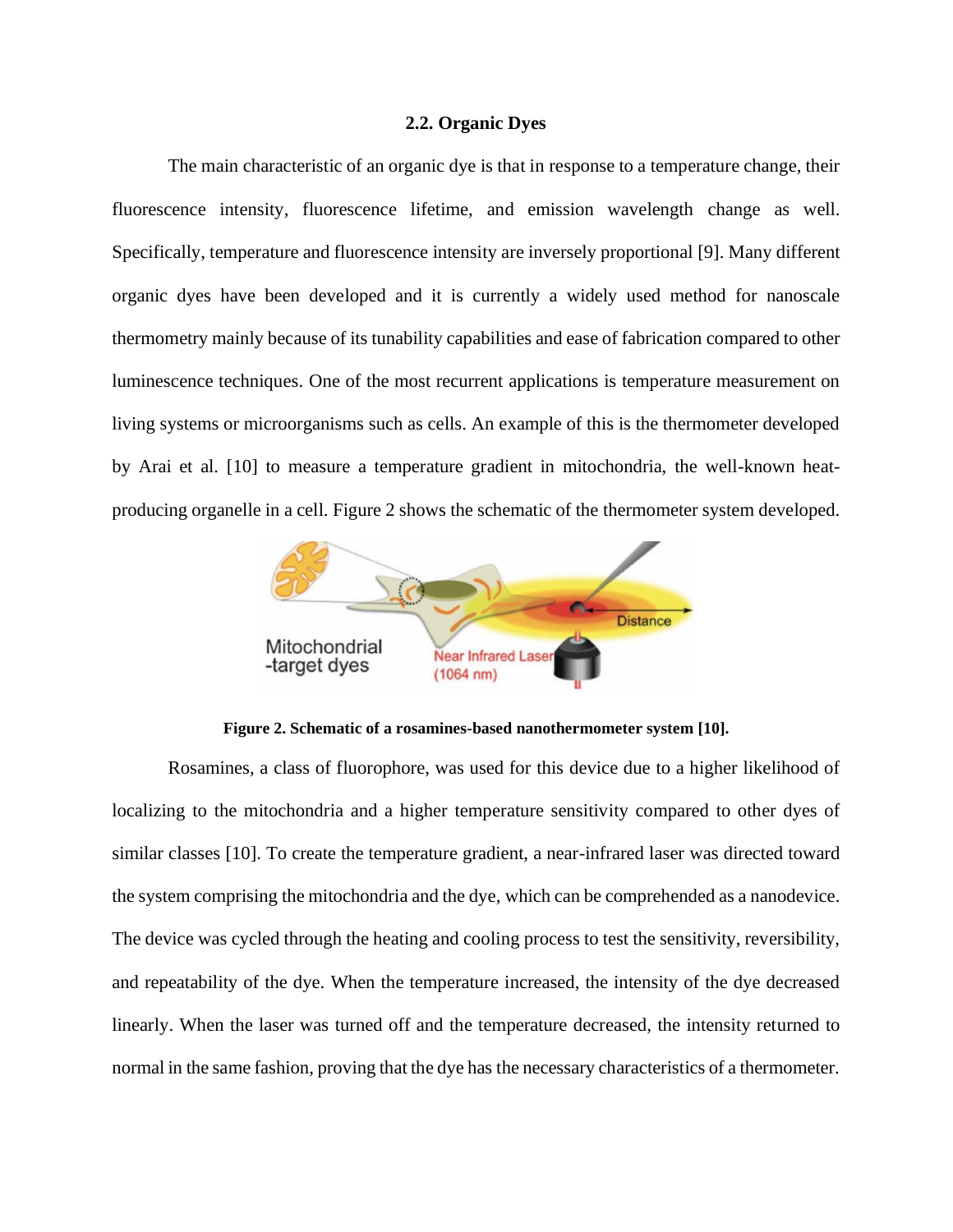Similarly, Huang et al. [11] used the fluorophore DyLight549 coupled with the protein streptavidin to measure the temperature distribution in the proximity of superparamagnetic nanoparticles integrated inside cells. As expected, when the temperature and magnetic field in the area closest to the nanoparticles increased, the intensity of the DyLigth549 decreased. From previous calibrations, this behavior signified an increase of around 15˚C during a time span within 15s [11]. Although these two implementations of dye-based fluorescent thermometers are very specific to the field of research involving microorganisms and cells, they shed a light to the usability of this technology.

# **3 Non-Luminescence Methods**

#### **3.1. Scanning Thermal Microscopy**

Scanning Thermal Microscopy (SThM) is a non-luminescence method that was first developed by Williams and Wickramasinghe in 1986. It consists of probes that act as nanoscale thermometers that map the temperature distribution profile of an area creating a nanoscale thermal image of the same. Moreover, SThM is usually coupled with Atomic Force Microscopy (AFM) to cover a wider variety of samples that do not have to be conductors [6].

The probes can be tailored depending on the scale, material being studied, and resolution desired. There are two types of probes that are commonly used: a thermocouple junction and a resistive wire bent [6]. The calibration of these probes involves measuring a reference sample and comparing the measured with the expected value [5]. In the case of a thermocouple junction, the thermovoltage measured is linked to the sample temperature. For the resistive wire, the resistance measured is linked to the thermal conductivity of the sample. For the latter, the resolution is strongly dependent on the material the probe is made of.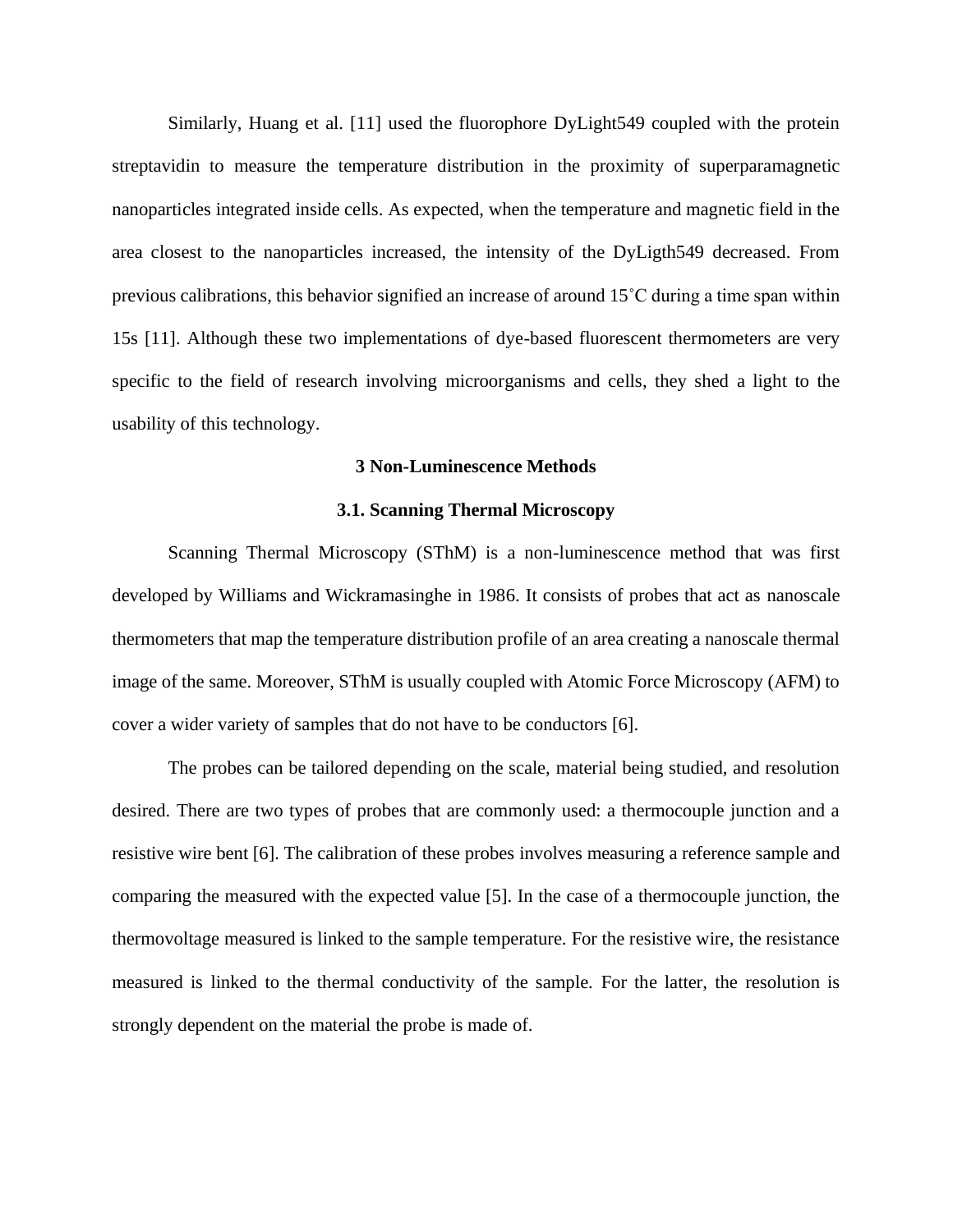In spite of the great development of this technology in recent decades, concerns regarding the reliability of this technology with a decreasing spatial scale are still present. For instance, for noncontact measurements, the probe is separated from the sample by a thermal resistance that prevents the probe from thermally equilibrating with the sample [12]. Moreover, the probes are also subjected to wear and tear for both contact and non-contact measurements, leading to undesired results [13].

Menges et al. [12] addressed some of these issues by developing a High-Vacuum scanning thermal microscope with a non-equilibrium scanning method. Figure 1 shows the microscope setup as well as the scanning probe. The heat flux through the surface of the tip was obtained by measuring the temperature variation of the probe. This heat flux depends on both the temperature difference and the resistance between the probe and the sample, and by measuring both in a quasisimultaneous manner, systematic errors were avoided [12]. To achieve this, the temperature of the sensor was set above ambient temperature by applying a DC current to it. From here, both the resistance and the temperature of the sample can be calculated. An accurate temperature map of the sample can then be created by repeating this procedure at multiple points along the surface of the sample.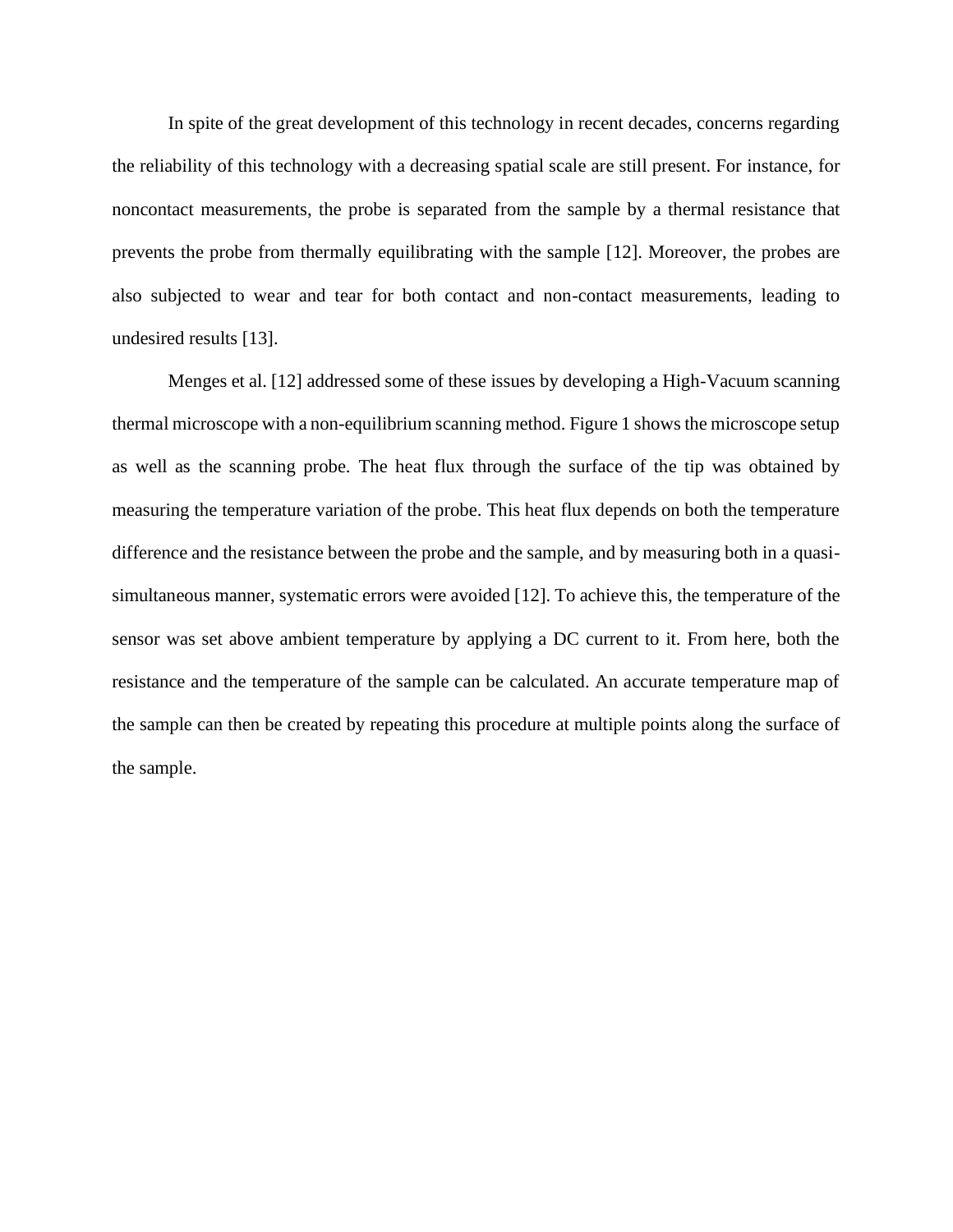

**Figure 1. Scanning thermal microscope set-up (left) and silicon scanning probe (right) [12].**

The ability to get the measurement of the resistance between the sample and the probe and the temperature of the sample in one single scan as opposed to two consecutive scans has major advantages. One of them is avoiding the undesired wear in the probe that can happen even after one single measurement, and it sets this technique apart compared to others like regular SThM or SThM with the null-point approach. However, some limitations with this technology that were not addressed by the authors and are likely to be persistent to this day are the contemplation of nearfield radiation in vacuum settings (just as was the case for this study) and the use of this technology to model heat transfer in microscopic organisms [13].

# **3.2. Thermoelectric Devices**

Thermoelectricity studies the relationship between electricity and heat within a material. The two phenomena in which this relationship can be experienced are the Seebeck and the Peltier effect. The first one is the production of electrical potential or voltage when a specimen experiences a temperature difference. The latter one is the movement of heat through a specimen when subjected to an electrical current [14]. Many temperature reading devices and heat pumps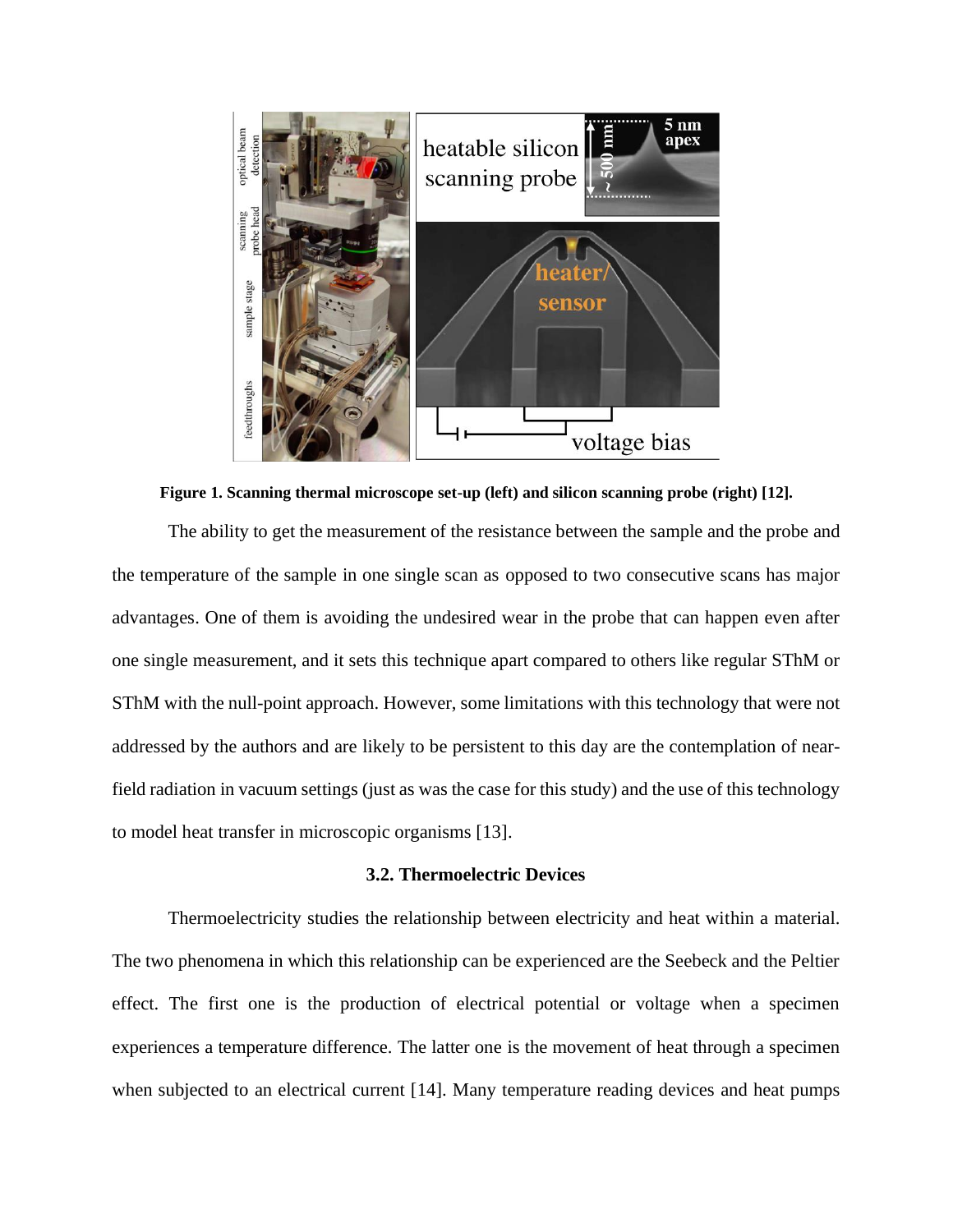like thermocouples (Seebeck effect), resistance temperature detectors (RTD-Peltier effect), Peltier device, and thermoelectric coolers (TEC) work under this principle.

The Seebeck effect, in particular, is a concept commonly used in the industry and academia for heat flux thermometry. Companies like *FluxTeq* and *greenTEG* are just an example of companies that specialize in the development and commercialization of HFMs. Even though every company uses different materials, production methods, and/or sensor designs, the foundational concept is the same. The HFM with a known thermal conductivity and thickness is positioned in the "path" of the heat flux being measured. Inside this device, multiple thermocouples are connected in series creating a thermopile, with a cold junction on one side of the device and a hot junction on the opposite side. This thermopile in this specific arrangement is capable of measuring the temperature gradient between the HFM, which is proportional to the heat flux [15]. Since the conductivity is known, so is the device's resistance that creates a voltage difference, given as the sensor's output. The more thermocouples the device has, the greater the voltage that can be measured, the more accurate the results. Increasing the thickness can increase the sensitivity of the device, representing how susceptible to the heat flux the sensor is. However, this increase in the thickness also leads to an increase in response time, which might not be desired depending on the application.



**Figure 2. Schematic of a common state-of-the-art sensor (left) [15]. FluxTeq (middle) and greenTEG (right) heat flux sensors (from fluxteq.com and greenteg.com, respectively).**

Despite recent advances in this technology in the recent decades and the vast number of applications for these devices, nanoscale thermal measurements usually require more specialized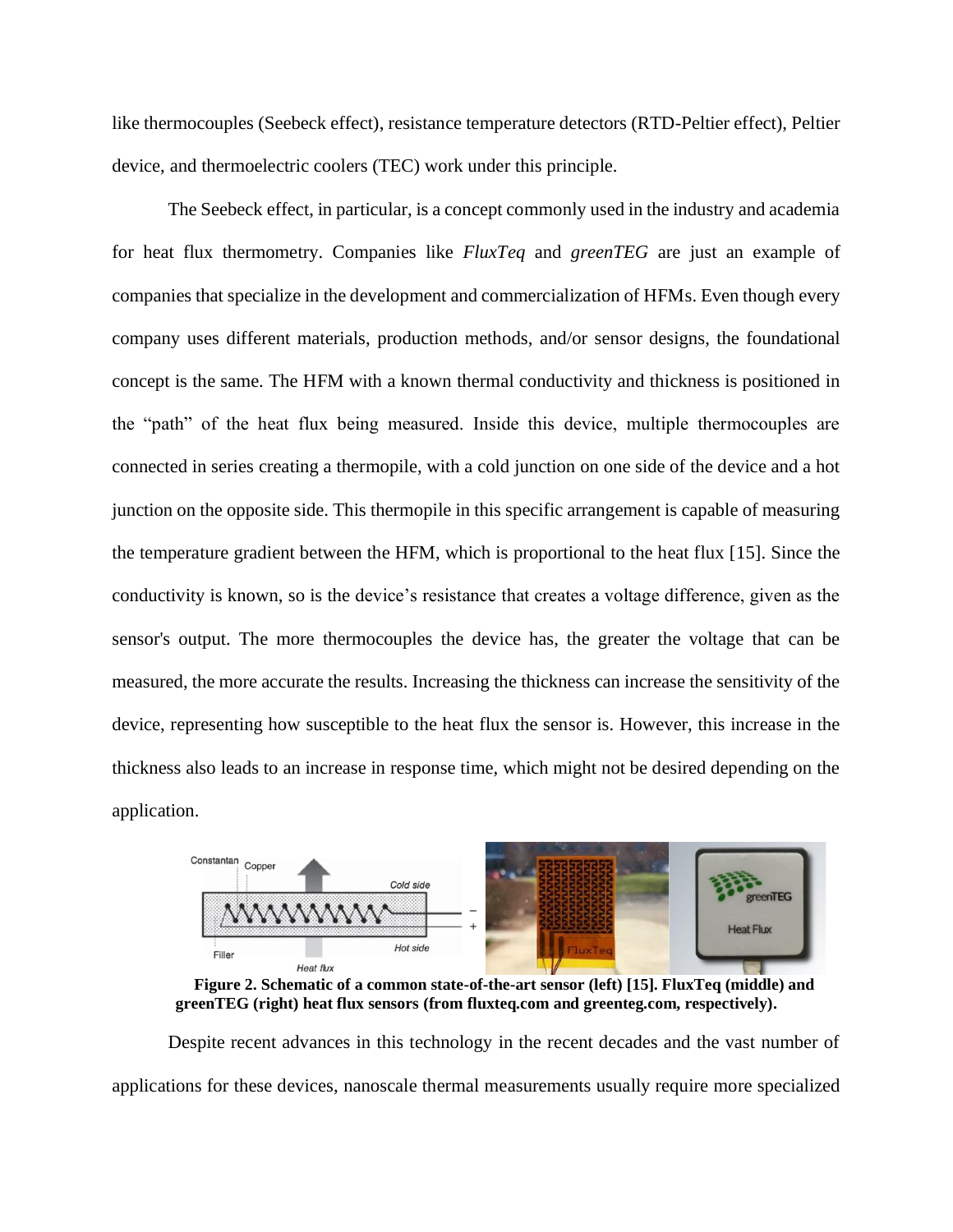equipment. For instance, whereas companies like *greenTEG* claim  $\mu$ W resolution in their commercially available lineup *gSKIN®*, nanoscale research almost always requires at least resolution in the nW scale. HFMs using the Seebeck effect have been reported for this type of application, but they are generally custom-made for research and development. One such example is the microfluidic heat flux sensor (HFS) developed by Nam et al. [16] as shown in Figure 3.



**Figure 3. Schematic cross-section of the microfluidic sensor with a thermopile (left) and micrograph from the top of the sensor (right) [16].**

The objective of this sensor was to measure the heat generated from living cells. A complementary metal-oxide-semiconductor fabrication process was used to create the thermopilebased device. The thermopile is a 0.2 µm thick layer of Au and Ni that was patterned and etched using an E-beam evaporation lift-off process, followed by deposition, and etching of a 0.4 µm thick layer of  $SiO<sub>2</sub>$  that act as electrical insulation and the junction of the thermopile. The silicon substrate is supposed to act as a heat sink and the air gap for thermal isolation. To measure the heat flux, a culture fluid is first introduced through the first inlet (Inlet 1 as shown in Fig. 3) followed by the living cells through the second inlet (Inlet 2 as shown in Fig. 3). The first flow without the cells acts as a reference value, while the flow with the cells is the objective value or value being measured.

The final sensor achieved a resolution of 20 nW and serves as a good example of adapting existing methods for nanoscale applications. Moreover, it shows how an HFM device can be used to thermally characterize flow and not only stationary specimens.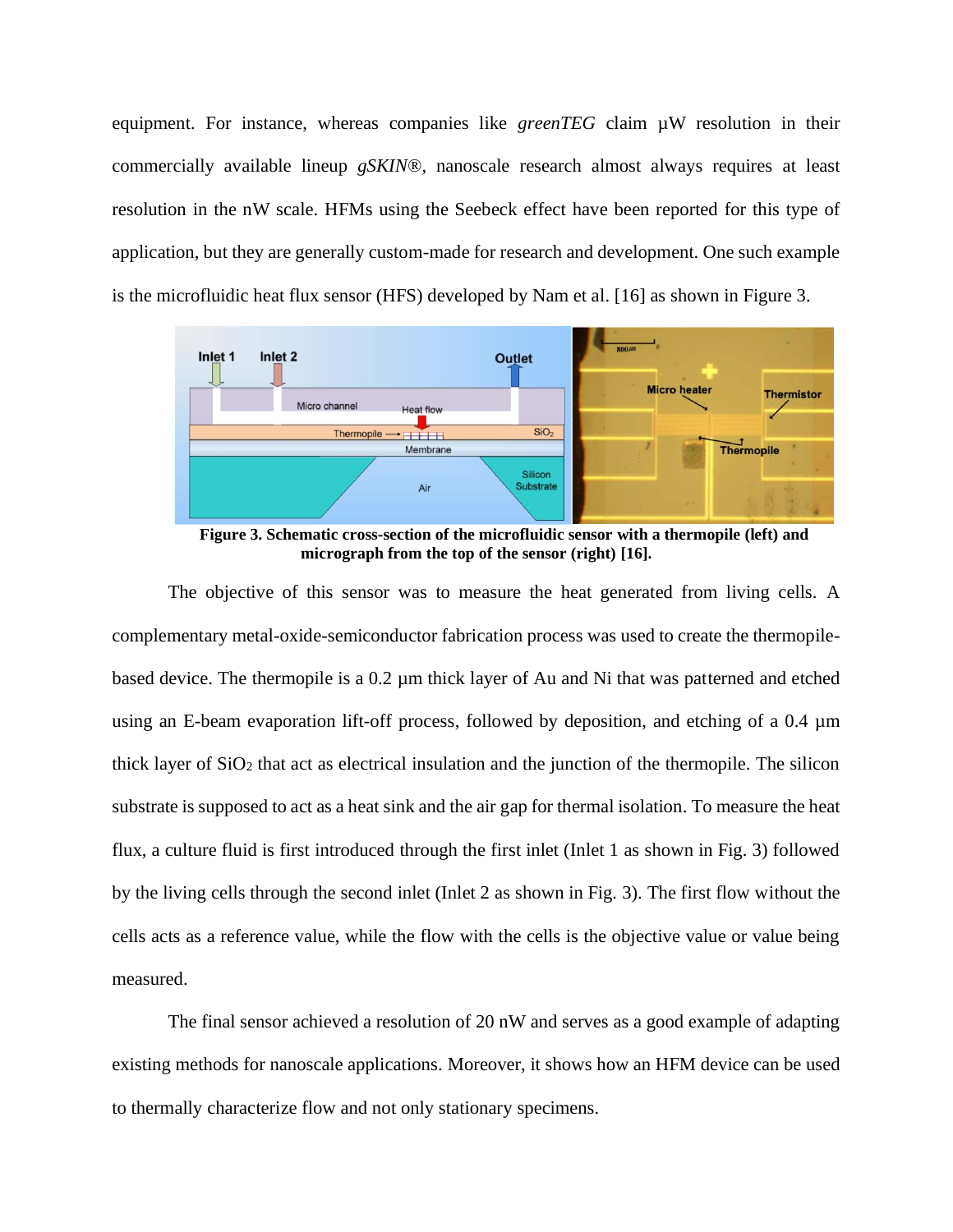#### **3.3. MEMS Devices**

Microelectromechanical systems or MEMS have been around since the early 90s. Their applications have rapidly diversified covering a large span of industries. One of such applications is sensing physical or chemical variables [17]. Measuring heat flux and/or temperature is just one of many applications that MEMS have nowadays, and of the best examples is microfabricated thermocouples. For instance, Kim et al. [18] developed a device using thin-film thermocouples with simplified fabrication and calibration processes. The device consists of nine thin-film thermocouples (made out of alumel and chromel) and a heater (made out of nichrome) deposited on a quartz wafer with a thickness of 200 µm using the sputtering process [18]. However, instead of using photoresists masks for this process, stainless-steel reusable masks were used. Figure 4 shows the completed temperature sensor.



**Figure 4. Completed micro-thermal sensor [18].**

The thermocouple arrangement was proven to correctly measure the temperature when compared to commercial K-type thermocouples since these are essentially the same type. A microchannel made out of polydimethylsiloxane (PDMS) was also bonded to the silicon wafer using air plasma. The main purpose of this research was to fabricate an optimal microchannel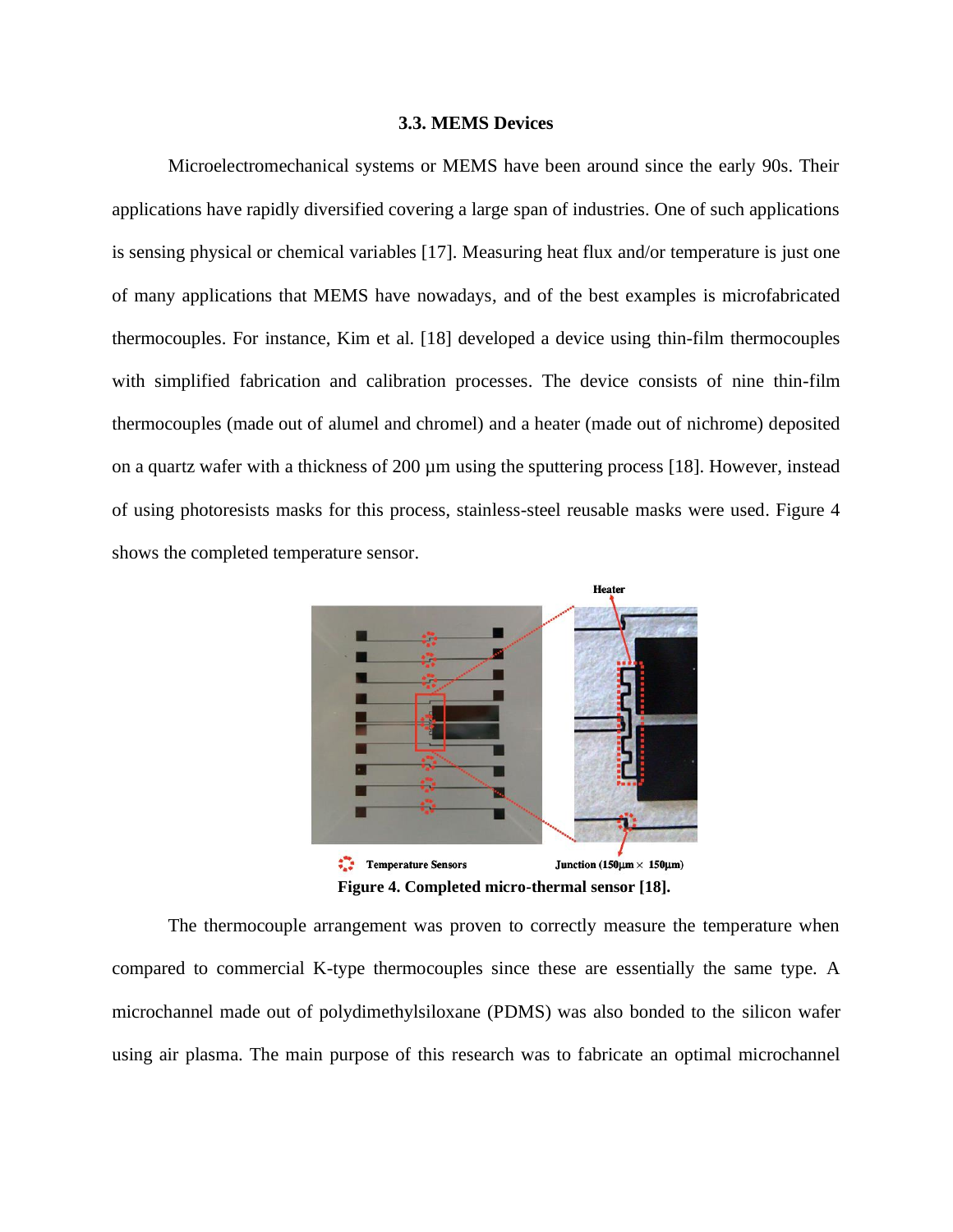device for various mass flow rates and input powers, but the simplified fabrication process described could be extended to MEMS focused solely on heat flux measurements.

On a different note, Feng et al. [19] developed a MEMS device to measure near-field thermal radiation (NFTR) between two parallel membranes. The two freestanding membranes have each a triple-layer design with two external SiO<sub>2</sub> layers and a middle SiN layer. The distance between them is 1 µm. Each membrane also contains a Pt line heater in a zigzag shape and with four ends that act as both a resistor and a thermometer. The fabrication was accomplished using a MEMS and a port-MEMS process on a silicon wafer, which included sputtering, plasma-enhanced chemical vapor deposition (PECVD), reactive-ion etching (RIE), lift-off technique, and the use of sacrificial Al layers. Figure 5 shows a schematic design of the device.



**Figure 5. Schematic of the dual membrane MEMS device [19].**

For the measurement process, the lower membrane heated up and acted as the emitter, while the upper membrane acted as the receiver. To measure NFTR, the setup had to necessarily be in a vacuum at ambient temperature. The emitter membrane was heated with various constant currents, then the receiver membrane was extracted, and the emitter was heated again in a similar fashion. The NFTR calculations required measuring the resistance of the Pt element for every current. Based on the difference in results obtained from using one membrane compared to using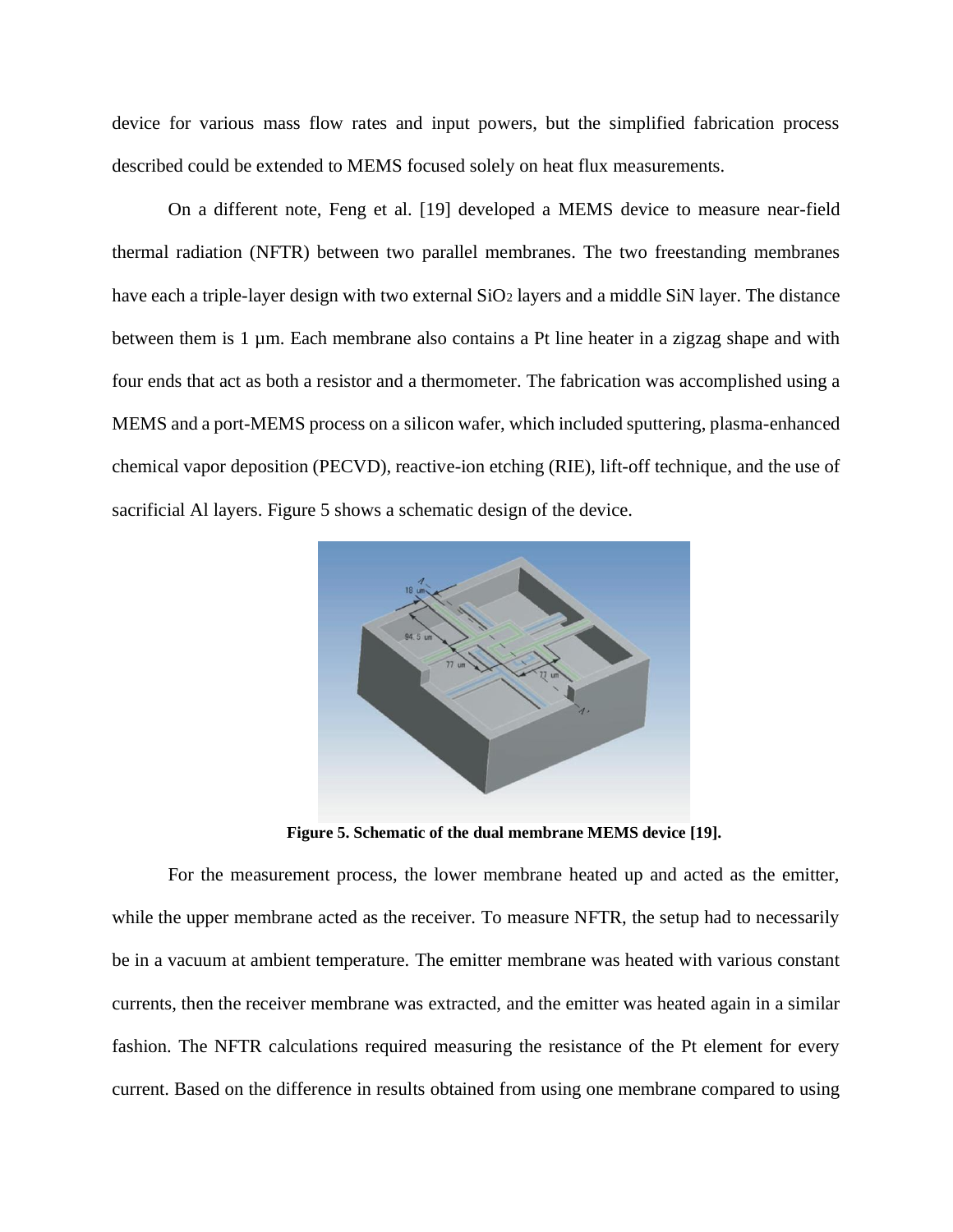both, it was concluded that NFTR was measured successfully, although future improvements could include an actual measurement of the upper membrane (cold membrane) temperature.

#### **4. Future Work: Biomolecular-Based Thermometry**

Nowadays, many industries are looking at nature for inspiration in design, fabrication, and/or problem-solving. In the heat flux thermometry field, this philosophy is particularly expressed in biomolecular-based thermometry. It is based on the premise that living cells sense temperature changes through proteins, nucleic acids, and mRNAs. These chemical compounds and molecules either respond to temperature by changing their structure or undergoing reactions [6]. For many types of bacteria, there is one mRNA in particular that contributes to the heat sensitivity of the microorganism, an RNA thermometer called the ROSE element [20]. ROSE elements control the expression of genes when a sudden increase in extracellular temperature, or heat shock, occurs, unblocking a ribosome binding site that would be blocked at normal temperatures [21]. This means that synthetic RNA thermometers with simpler structures can be developed and used to measure and record the temperature of a nanoscale process.

Höfinger et al. [22] propose a nanodevice using short strands of the ROSE element from a bacteria belonging to the group *rhizobia*. DINAMelt software was used to analyze random RNA sequences from the ROSE element and test their sensitivity to temperature changes. From here, critical temperatures for every sequence can be calculated and used as a categorizer for their stability in that given temperature. Based on the stability and sensitivity to the thermal behavior, some RNA sequences are selected for use in the nanodevice. Table 1 shows some of the selected RNA sequences and their respective critical temperatures.

**Table 1. Some selected RNA sequences and their respective critical temperatures [22].**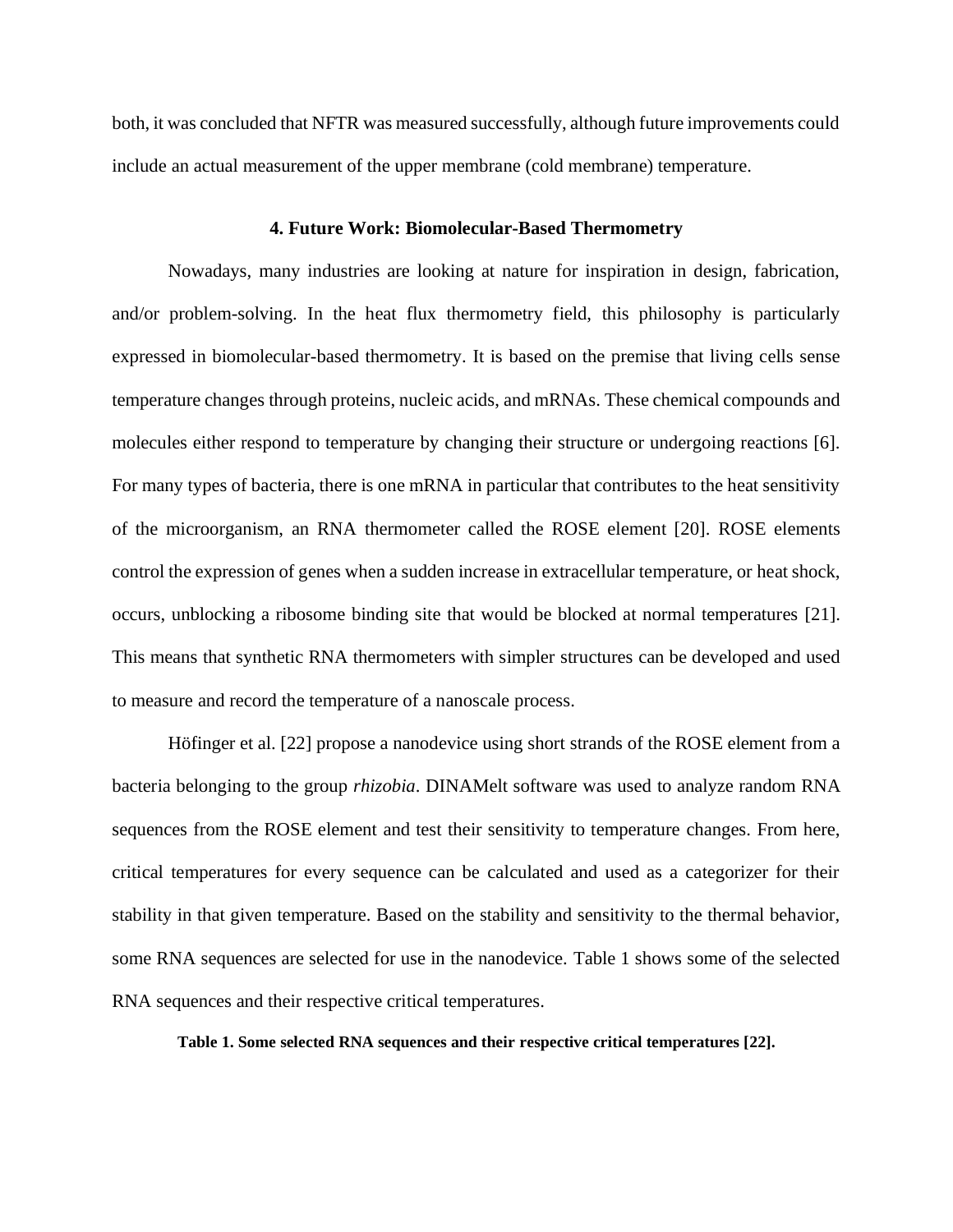| $T_{\text{crit}}$ (°C) | Sequence                    | Colour sum |
|------------------------|-----------------------------|------------|
| $-10$                  | <b>CAUUACUUACG</b>          |            |
| $\Omega$               | UGGGGGGUGGG                 |            |
| 10                     | <b>AAAUCCUUUCCUU</b>        |            |
| 20                     | <b>GUAAAGAAAGAUA</b>        |            |
| 30                     | GUCAUACACCUCCG              |            |
| 40                     | HACA AGA HGGHII             |            |
| 50                     | <b>CUCGUAUCCCACUAA GAUG</b> |            |
| 60                     | <b>CCAUGAUUCUUAGUGG</b>     |            |

A sensor incorporating these RNA has to be fabricated to contain multiple strands that transition from fully formed hairpin structures to single coils at different critical temperatures. The design of such a device consists of a binary assembly of solid and liquid phases. The solid phase is a matrix, and the liquid phase would flow through the matrix. Figure 6 shows a schematic of this design. Strands of RNA are crosslinked to the matrix to remain stationary, while the liquid is embedded in the selected RNA sequences. The crosslinked strands are complementary to the ones in liquid form. When the temperature of the assembly reaches a given critical temperature, the selected RNA will unveil into coils and hybridized with its crosslinked partner. Since both the crosslinked and liquid strands are color-coded, and the assembly is transparent, the temperature at a given time can be read just by looking at the color of the hybridized pair.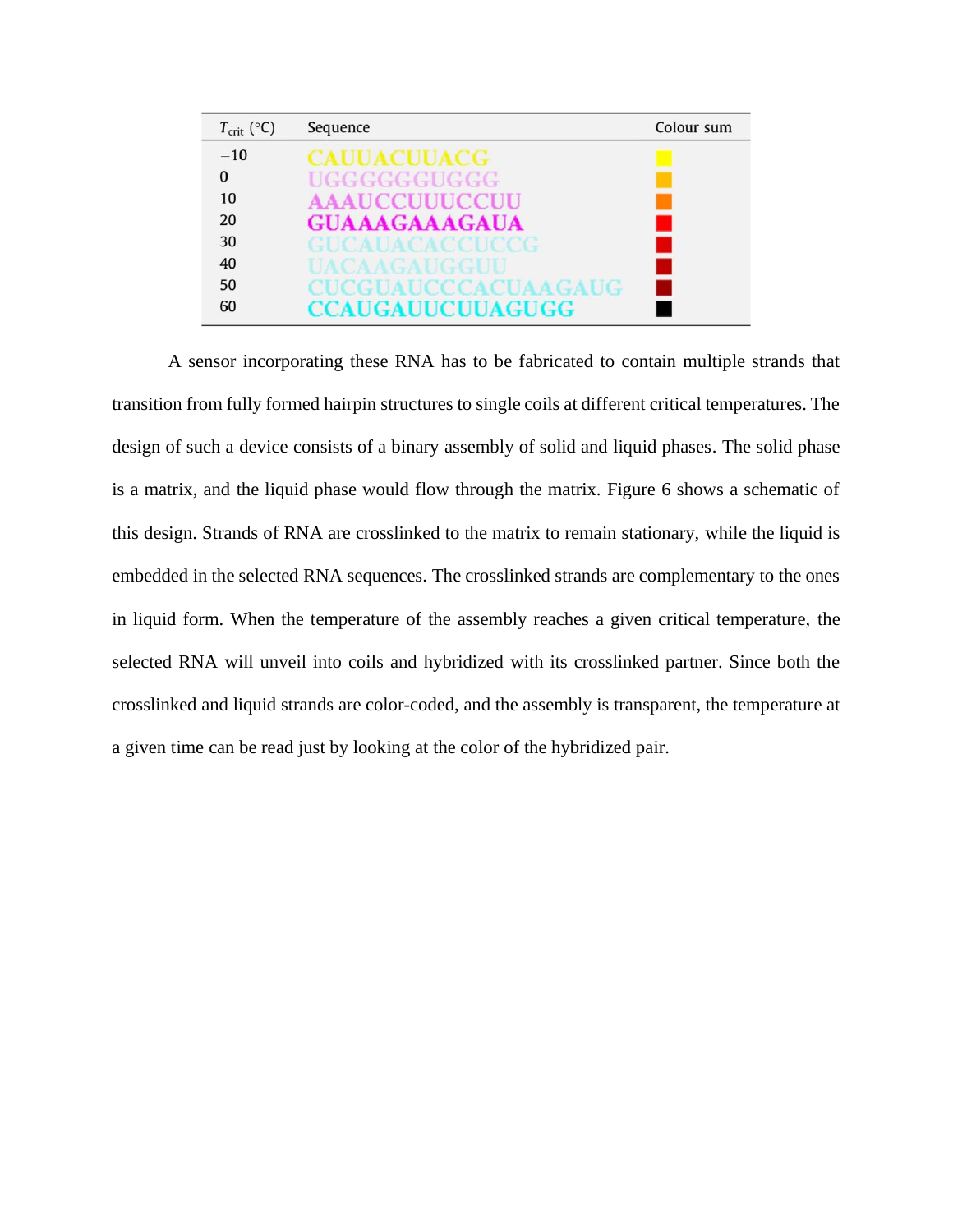

**Figure 6. Schematic of the nanodevice using selected RNA sequences [22].**

However, to use this method for heat flux measurements, more experimental studies demonstrating the use of this device in different circumstances and measuring a temperature gradient are necessary.

# **5. Conclusion**

Temperature and heat flux measurements are indispensable variables to characterize many processes in different fields in the industry and academia. Although many methods to achieve this have been developed throughout the years, an increment in micro and nanoscale applications has led to a rethink of existing methods and the proposal of new ones. From the current state of the literature, it is safe to state that most of the newly developed methods rely on the complementary nature of temperature and heat flux. This means that most of the methods, luminescent and nonluminescent, measure heat flux indirectly. QDs and organic dyes, for example, measure temperature at a given area, with the possibility of measuring a temperature gradient from where the heat flux can be calculated. In a similar but more straightforward manner, temperature changes recorded using STM, and most of the MEMS can also be used to calculate the heat flux. Devices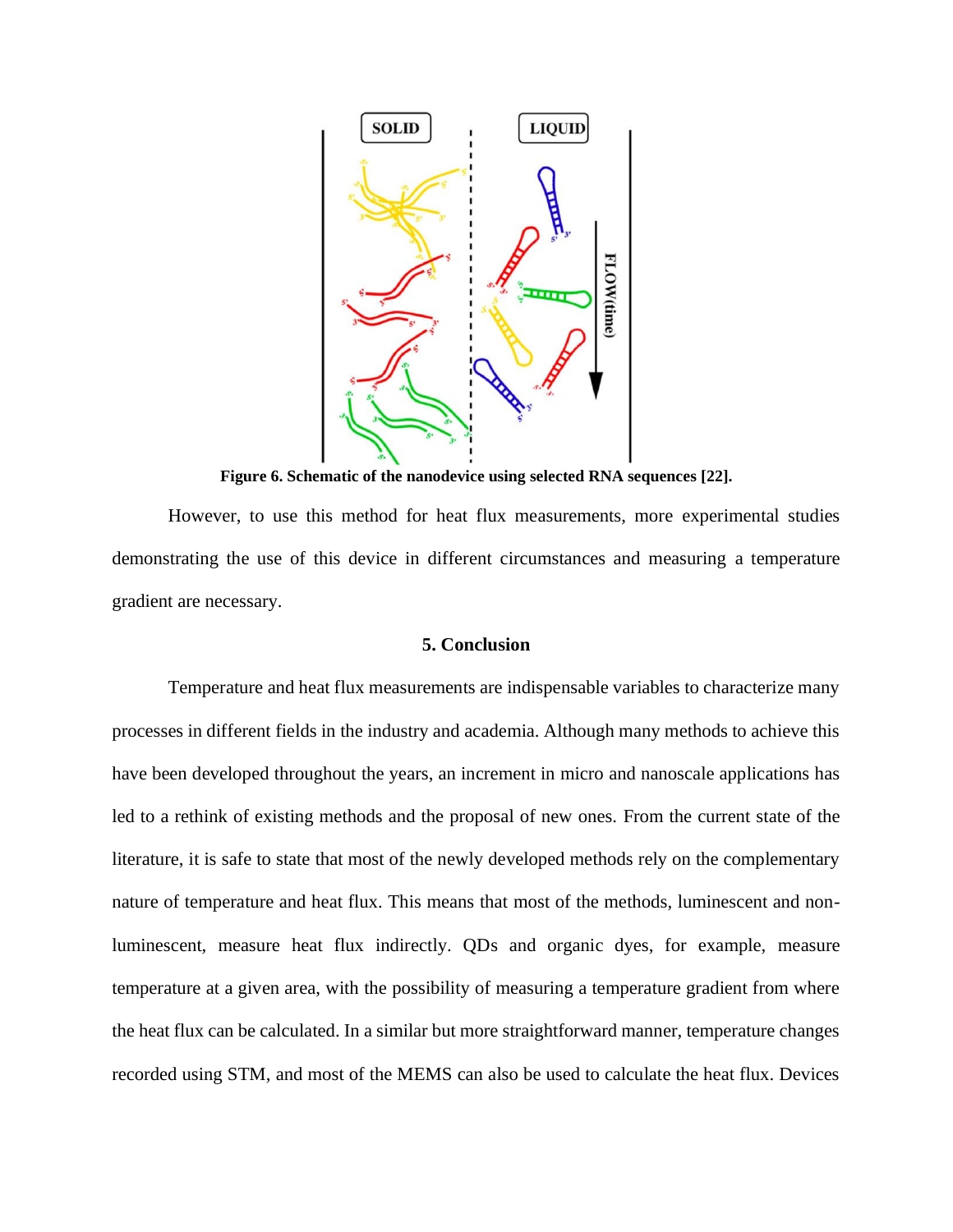based on the Seebeck effect but for nanoscale processes, like the one proposed by Nam et al., are arguably the closest to an HFM due to its direct measurement of heat flux. It is also safe to imply that despite all the innovation in this field, it is in its early stages. A reliable method that can be commercialized and widely used in the industry is still some years down the road. Nevertheless, new methods such as biomolecular-based thermometry show exciting ways in which innovative design philosophies like biomimicry can reshape this field and bring about possibly bridge the gap between single-use methods and industry-wide solutions.

#### **6. References**

1. Bergman, T. L., & Lavine, A. S. (2017). Chapter 1. In Fundamentals of Heat and Mass Transfer (8th ed.). essay, Wiley.

2. Azar, K. (1997). Chapter 8. In Thermal measurements in electronic cooling. essay, CRC Press.

3. Heat Flux Measurement – Requirements, Characterization, and Technologies. EPRI, Palo Alto, CA and SCS, Inc., Birmingham, AL. (2009). 1019307.

4. Arpino, F., Dell'Isola, M., Ficco, G., Iacomini, L., & amp; Fernicola, V. (2011). Design of a Calibration System for Heat Flux Meters. International Journal of Thermophysics, 32(11-12), 2727–2734. https://doi.org/10.1007/s10765-011-1054-3

5. Carlos, L. D., & amp; Parada, P. F. (2016). Thermometry at the Nanoscale: Techniques and Selected Applications. Royal Society of Chemistry.

6. Brites, C. D., Lima, P. P., Silva, N. J., Millán, A., Amaral, V. S., Palacio, F., & amp; Carlos, L. D. (2012). Thermometry at the Nanoscale. Nanoscale, 4(16), 4799. https://doi.org/10.1039/c2nr30663h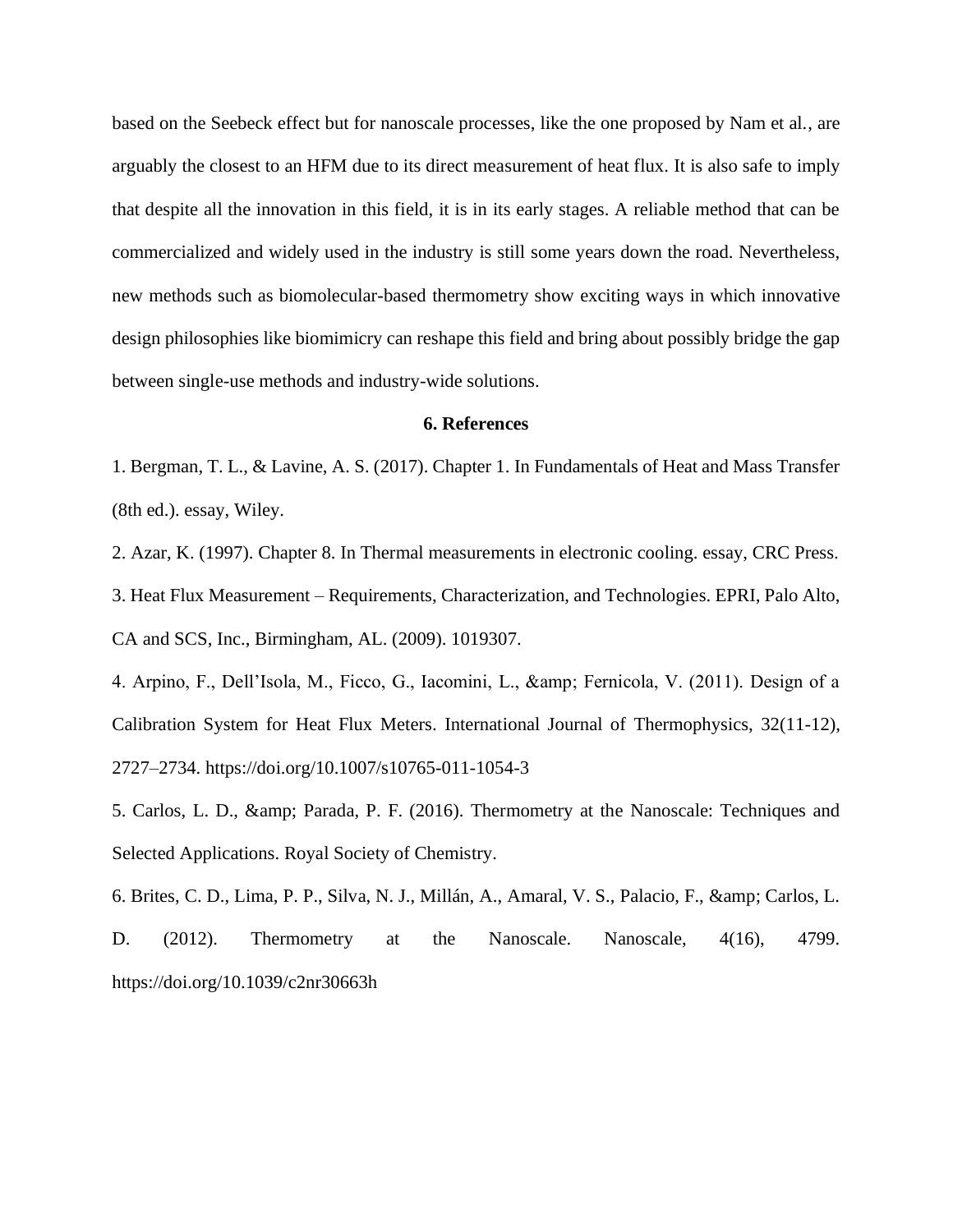7. Khan, W. U., Qin, L., Alam, A., Zhou, P., Peng, Y., & amp; Wang, Y. (2021). Fluorescent Carbon Cots an Effective Nano-Thermometer in Vitro Applications. ACS Applied Bio Materials, 4(7), 5786–5796. https://doi.org/10.1021/acsabm.1c00528

8. Liu, J., Zhang, H., Selopal, G. S., Sun, S., Zhao, H., & amp; Rosei, F. (2019). Visible and Near-Infrared, Multiparametric, Ultrasensitive Nanothermometer Based on Dual-Emission Colloidal Quantum Dots. ACS Photonics, 6(10), 2479–2486. https://doi.org/10.1021/acsphotonics.9b00763 9. Bai, T., & Gu, N. (2016). Micro/Nanoscale Thermometry for Cellular Thermal Sensing. Small, 12(34), 4590–4610. https://doi.org/10.1002/smll.201600665

10. Arai, S., Suzuki, M., Park, S.-J., Yoo, J. S., Wang, L., Kang, N.-Y., Ha, H.-H., & amp; Chang, Y.-T. (2015). Mitochondria-Targeted Fluorescent Thermometer Monitors Intracellular Temperature Gradient. Chemical Communications, 51(38), 8044–8047. https://doi.org/10.1039/c5cc01088h

11. Huang, H., Delikanli, S., Zeng, H., Ferkey, D. M., & amp; Pralle, A. (2010). Remote control of ion channels and neurons through magnetic-field heating of nanoparticles. Nature Nanotechnology, 5(8), 602–606. https://doi.org/10.1038/nnano.2010.125

12. Menges, F., Riel, H., Stemmer, A., & amp; Gotsmann, B. (2016). Nanoscale thermometry by Scanning Thermal Microscopy. Review of Scientific Instruments, 87(7), 074902. https://doi.org/10.1063/1.4955449

13. Zhang, Y., Zhu, W., Hui, F., Lanza, M., Borca-Tasciuc, T., & amp; Muñoz Rojo, M. (2020). A Review on Principles and Applications of Scanning Thermal Microscopy (SThM). Advanced Functional Materials, 30(18), 1900892. https://doi.org/10.1002/adfm.201900892

14. Muto, A. (2008). Device Testing and Characterization of Thermoelectric Nanocomposites (thesis). Retrieved March 10, 2022.